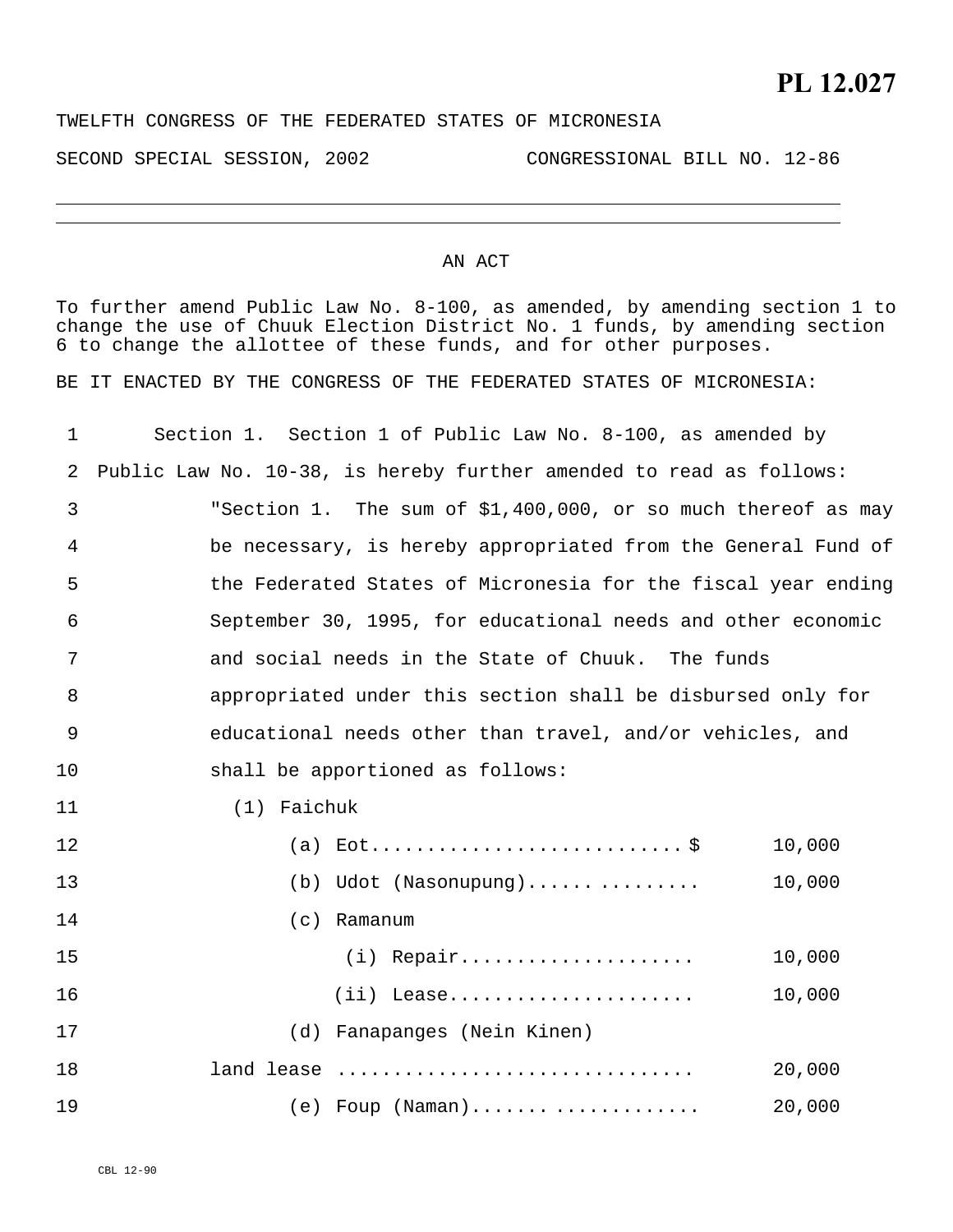| 1  | (f) | Foup (Namonupo)                      | 10,000 |
|----|-----|--------------------------------------|--------|
| 2  | (g) | Amachang                             |        |
| 3  |     | $(i)$ Repair\$                       | 10,000 |
| 4  |     | $(i)$ Lease                          | 10,000 |
| 5  | (h) | Chukienu                             | 10,000 |
| 6  | (i) | Fason                                | 10,000 |
| 7  | (j) | Faro                                 | 10,000 |
| 8  | (k) | Wichukuno                            | 10,000 |
| 9  | (1) | Munien                               | 10,000 |
| 10 | (m) | West Wonip                           | 10,000 |
| 11 | (n) | Foupo                                | 20,000 |
| 12 | (0) | Penieta Wonei                        | 10,000 |
| 13 | (p) | Tonokas Wonei                        | 10,000 |
| 14 | (q) | Saputiw                              |        |
| 15 |     | $(i)$ Lease                          | 10,000 |
| 16 |     | (ii) Renovation                      | 10,000 |
| 17 | (r) | Sapota Patta                         | 20,000 |
| 18 | (s) | Epin Patta                           | 10,000 |
| 19 |     | $(t)$ Chukuram                       | 10,000 |
| 20 | (u) | Sapou                                | 10,000 |
| 21 | (v) | Neirenom                             | 20,000 |
| 22 | (w) | Wirong (Winifot)                     | 10,000 |
| 23 | (x) | Nechocho (Pienion-Nemongu)           | 10,000 |
| 24 | (y) | Transportation (Shipment and others) | 10,000 |
| 25 | (z) | School supplies for all 24 schools   | 30,000 |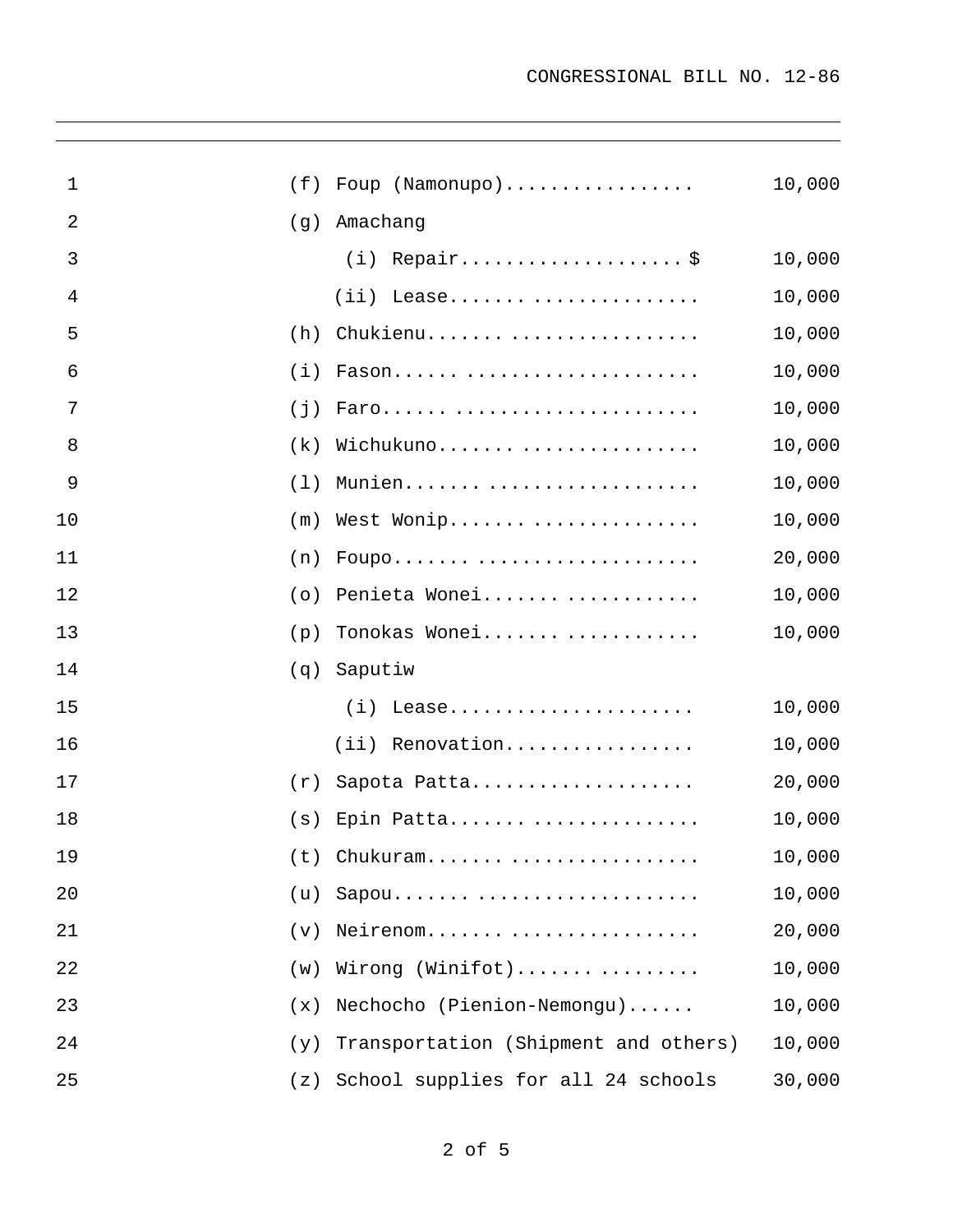| $\mathbf{1}$ | (aa) Salaries for a coordinator and                               |         |  |
|--------------|-------------------------------------------------------------------|---------|--|
| 2            | staff to coordinate the Faichuk program\$ 31,200                  |         |  |
| 3            | (2) Mortlocks                                                     |         |  |
| 4            | (a) Funds previously appropriated and                             |         |  |
| 5            | obligated for projects and programs now                           |         |  |
| 6            |                                                                   | 205,638 |  |
| 7            | (b) Musical instruments for youth                                 |         |  |
| 8            | organizations                                                     | 4,362   |  |
| 9            | (3) Northern Namoneas                                             |         |  |
| 10           | (a) Administrative costs                                          | 15,000  |  |
| 11           | (b) Other educational expenses                                    | 185,400 |  |
| 12           | (4) Southern Namoneas                                             | 310,800 |  |
| 13           | (5) Northwestern Islands                                          |         |  |
| 14           | (a) Administrative costs                                          | 15,000  |  |
| 15           | (b) Other educational expenses                                    | 72,600  |  |
| 16           | (6) Grant assistance for Chuukese                                 |         |  |
| 17           | students attending COM-FSM Pohnpei                                | 140,000 |  |
| 18           | (7) Grant assistance for Chuukese students,                       |         |  |
| 19           | Pacific Basin Medical Officers' Training                          |         |  |
| 20           |                                                                   | 7,000   |  |
| 21           | (8) Mizpah High School                                            | 28,000  |  |
| 22           | Chuuk High School Cafeteria<br>(9)                                | 25,000" |  |
| 23           | Section 2. Section 6 of Public Law No. 8-100 is hereby amended to |         |  |
| 24           | read as follows:                                                  |         |  |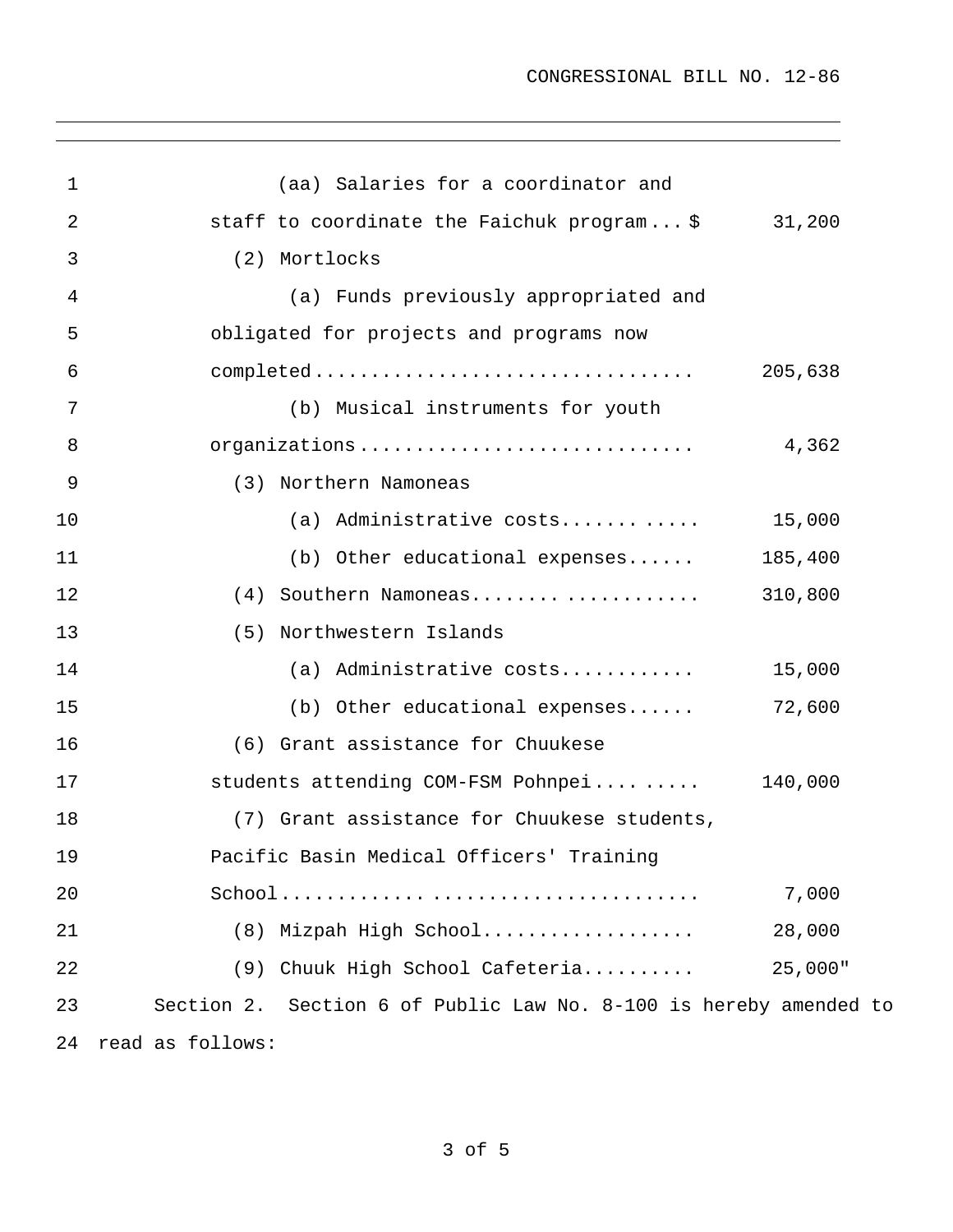"Section 6. Allotment and management of funds and lapse date. 1 2

3 4 5 6 7 8 9 10 11 12 13 14 15 16 17 18 19 20 21 22 23 24 25 26 (1) All funds appropriated by this act shall be allotted, managed, administered, and accounted for in accordance with applicable law, including, but not limited to, the Financial Management Act of 1979. The allottee of the funds appropriated under subsections  $(1)$ ,  $(6)$ ,  $(7)$ ,  $(8)$  and  $(9)$  of section 1 of this act shall be the Secretary of Education. The allottee of the funds appropriated under subsection (2) of section 1 of this act shall be the Vice President of the Federated States of Micronesia, or his designee. The allottee of the funds appropriated under subsection (3) of section 1 of this act shall be the Northern Namoneas Development Authority. The allottee of the funds appropriated under subsection (4) of section 1 of this act shall be the Southern Namoneas Development Authority. The allottee of the funds appropriated under subsection (5) of section 1 of this act shall be the Pattiw Development Authority. The allottee of the funds appropriated under section 2 of this act shall be the Governor of the State of Kosrae. The allotteeowns or municipalities. The allottee of the funds appropriated under sections 2 and 5 of this act shall be the President of the Federated States of Micronesia, or his designee. The allottee of the funds appropriated under section 3 of this act shall be the Chuuk State Commission on Improvement Projects; EXCEPT THAT the allottee

4 of 5